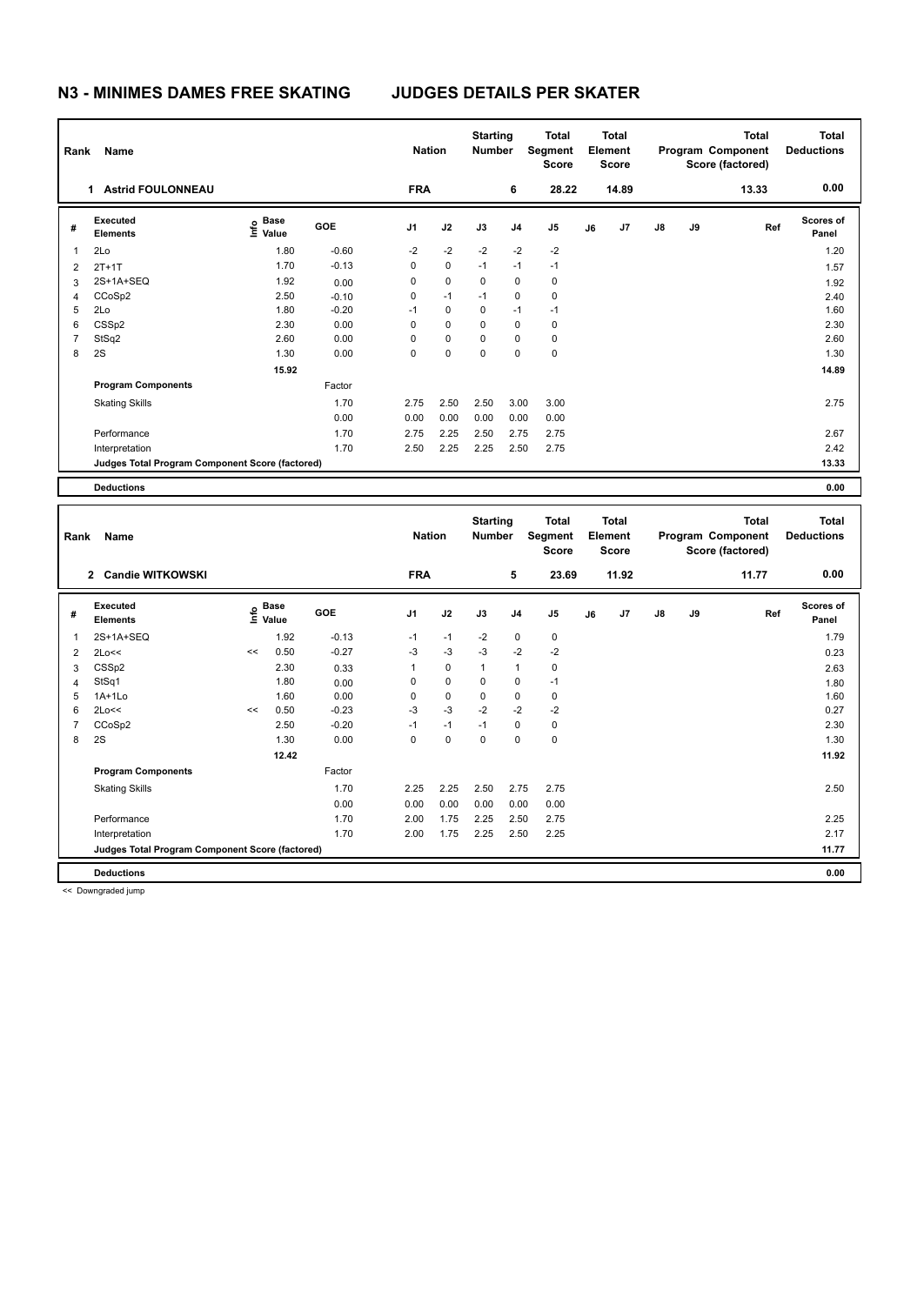# **N3 - MINIMES DAMES FREE SKATING JUDGES DETAILS PER SKATER**

| Name<br>Rank   |                                                 |    |                                  |         | <b>Nation</b>  |             | <b>Starting</b><br><b>Number</b> |                | <b>Total</b><br>Segment<br><b>Score</b> | Total<br>Element<br>Score |       |               |    | <b>Total</b><br>Program Component<br>Score (factored) | <b>Total</b><br><b>Deductions</b> |
|----------------|-------------------------------------------------|----|----------------------------------|---------|----------------|-------------|----------------------------------|----------------|-----------------------------------------|---------------------------|-------|---------------|----|-------------------------------------------------------|-----------------------------------|
|                | <b>Ilona PERCOT</b><br>3                        |    |                                  |         | <b>FRA</b>     |             |                                  | 3              | 22.86                                   |                           | 11.32 |               |    | 12.04                                                 | 0.50                              |
| #              | Executed<br><b>Elements</b>                     |    | <b>Base</b><br>e Base<br>⊆ Value | GOE     | J <sub>1</sub> | J2          | J3                               | J <sub>4</sub> | J <sub>5</sub>                          | J6                        | J7    | $\mathsf{J}8$ | J9 | Ref                                                   | <b>Scores of</b><br>Panel         |
| $\overline{1}$ | 2S                                              |    | 1.30                             | 0.00    | 0              | 0           | 0                                | 0              | 0                                       |                           |       |               |    |                                                       | 1.30                              |
| $\overline{2}$ | 2T<<                                            | << | 0.40                             | $-0.20$ | $-2$           | $-2$        | $-2$                             | $-2$           | $-2$                                    |                           |       |               |    |                                                       | 0.20                              |
| 3              | CSSp2                                           |    | 2.30                             | 0.00    | 0              | 0           | $\mathbf{1}$                     | 0              | 0                                       |                           |       |               |    |                                                       | 2.30                              |
| 4              | 2Lo                                             |    | 1.80                             | $-0.90$ | $-3$           | $-3$        | $-3$                             | $-3$           | $-3$                                    |                           |       |               |    |                                                       | 0.90                              |
| 5              | StSqB                                           |    | 1.50                             | $-0.10$ | 0              | $\mathbf 0$ | $\mathbf 0$                      | $-1$           | $-1$                                    |                           |       |               |    |                                                       | 1.40                              |
| 6              | $1A+1Lo$                                        |    | 1.60                             | 0.00    | 0              | $\mathbf 0$ | 0                                | $\mathbf 0$    | 0                                       |                           |       |               |    |                                                       | 1.60                              |
| 7              | CCoSp1                                          |    | 2.00                             | $-0.30$ | 0              | $-1$        | $-2$                             | $-1$           | $-1$                                    |                           |       |               |    |                                                       | 1.70                              |
| 8              | 2S+1A+SEQ                                       |    | 1.92                             | 0.00    | 0              | 0           | 0                                | 0              | 0                                       |                           |       |               |    |                                                       | 1.92                              |
|                |                                                 |    | 12.82                            |         |                |             |                                  |                |                                         |                           |       |               |    |                                                       | 11.32                             |
|                | <b>Program Components</b>                       |    |                                  | Factor  |                |             |                                  |                |                                         |                           |       |               |    |                                                       |                                   |
|                | <b>Skating Skills</b>                           |    |                                  | 1.70    | 2.25           | 2.50        | 2.50                             | 2.75           | 2.75                                    |                           |       |               |    |                                                       | 2.58                              |
|                |                                                 |    |                                  | 0.00    | 0.00           | 0.00        | 0.00                             | 0.00           | 0.00                                    |                           |       |               |    |                                                       |                                   |
|                | Performance                                     |    |                                  | 1.70    | 2.25           | 2.00        | 2.50                             | 2.50           | 2.50                                    |                           |       |               |    |                                                       | 2.42                              |
|                | Interpretation                                  |    |                                  | 1.70    | 2.00           | 2.00        | 2.00                             | 2.25           | 2.50                                    |                           |       |               |    |                                                       | 2.08                              |
|                | Judges Total Program Component Score (factored) |    |                                  |         |                |             |                                  |                |                                         |                           |       |               |    |                                                       | 12.04                             |
|                | <b>Deductions</b>                               |    | Falls:                           | $-0.50$ |                |             |                                  |                |                                         |                           |       |               |    |                                                       | $-0.50$                           |

<< Downgraded jump

| Rank | Name                                            |         | <b>Nation</b>              |         | <b>Starting</b><br><b>Number</b> | <b>Total</b><br>Segment<br>Score | Total<br>Element<br><b>Score</b> |                | Program Component |    | <b>Total</b><br>Score (factored) | <b>Total</b><br><b>Deductions</b> |    |       |                    |
|------|-------------------------------------------------|---------|----------------------------|---------|----------------------------------|----------------------------------|----------------------------------|----------------|-------------------|----|----------------------------------|-----------------------------------|----|-------|--------------------|
|      | 4 Lesiye MINCK                                  |         |                            |         | <b>FRA</b>                       |                                  |                                  | 1              | 22.72             |    | 11.12                            |                                   |    | 12.60 | 1.00               |
| #    | Executed<br><b>Elements</b>                     |         | e Base<br>E Value<br>Value | GOE     | J <sub>1</sub>                   | J2                               | J3                               | J <sub>4</sub> | J <sub>5</sub>    | J6 | J7                               | $\mathsf{J}8$                     | J9 | Ref   | Scores of<br>Panel |
| 1    | 2F<                                             | $\prec$ | 1.40                       | $-0.90$ | -3                               | $-3$                             | $-3$                             | $-3$           | $-3$              |    |                                  |                                   |    |       | 0.50               |
| 2    | 2Lz<<                                           | Ţ       | 0.60                       | $-0.30$ | -3                               | $-3$                             | $-3$                             | $-3$           | $-3$              |    |                                  |                                   |    |       | 0.30               |
| 3    | CCoSp2                                          |         | 2.50                       | 0.00    | 0                                | 0                                | 0                                | 1              | 0                 |    |                                  |                                   |    |       | 2.50               |
| 4    | 2F<<                                            | <<      | 0.50                       | $-0.30$ | -3                               | $-3$                             | $-3$                             | $-3$           | $-3$              |    |                                  |                                   |    |       | 0.20               |
| 5    | 2S+1Lo+COMBO                                    |         | 1.80                       | $-0.07$ | 0                                | $-1$                             | $-1$                             | 0              | 0                 |    |                                  |                                   |    |       | 1.73               |
| 6    | CSSp2                                           |         | 2.30                       | 0.17    | $-1$                             | 0                                | 1                                | $\mathbf{1}$   | 0                 |    |                                  |                                   |    |       | 2.47               |
| 7    | 2S+1A+SEQ                                       |         | 1.92                       | 0.00    | $\Omega$                         | $\mathbf 0$                      | $\Omega$                         | $\Omega$       | 0                 |    |                                  |                                   |    |       | 1.92               |
| 8    | StSqB                                           |         | 1.50                       | 0.00    | 0                                | $\pmb{0}$                        | 0                                | $\mathbf 0$    | 0                 |    |                                  |                                   |    |       | 1.50               |
|      |                                                 |         | 12.52                      |         |                                  |                                  |                                  |                |                   |    |                                  |                                   |    |       | 11.12              |
|      | <b>Program Components</b>                       |         |                            | Factor  |                                  |                                  |                                  |                |                   |    |                                  |                                   |    |       |                    |
|      | <b>Skating Skills</b>                           |         |                            | 1.70    | 2.75                             | 2.50                             | 2.00                             | 3.00           | 3.00              |    |                                  |                                   |    |       | 2.75               |
|      |                                                 |         |                            | 0.00    | 0.00                             | 0.00                             | 0.00                             | 0.00           | 0.00              |    |                                  |                                   |    |       |                    |
|      | Performance                                     |         |                            | 1.70    | 2.50                             | 2.00                             | 1.50                             | 2.75           | 2.50              |    |                                  |                                   |    |       | 2.33               |
|      | Interpretation                                  |         |                            | 1.70    | 2.75                             | 2.00                             | 1.25                             | 2.50           | 2.50              |    |                                  |                                   |    |       | 2.33               |
|      | Judges Total Program Component Score (factored) |         |                            |         |                                  |                                  |                                  |                |                   |    |                                  | 12.60                             |    |       |                    |
|      | <b>Deductions</b>                               |         | Falls:                     | $-1.00$ |                                  |                                  |                                  |                |                   |    |                                  |                                   |    |       | $-1.00$            |

< Under-rotated jump << Downgraded jump ! Not clear edge